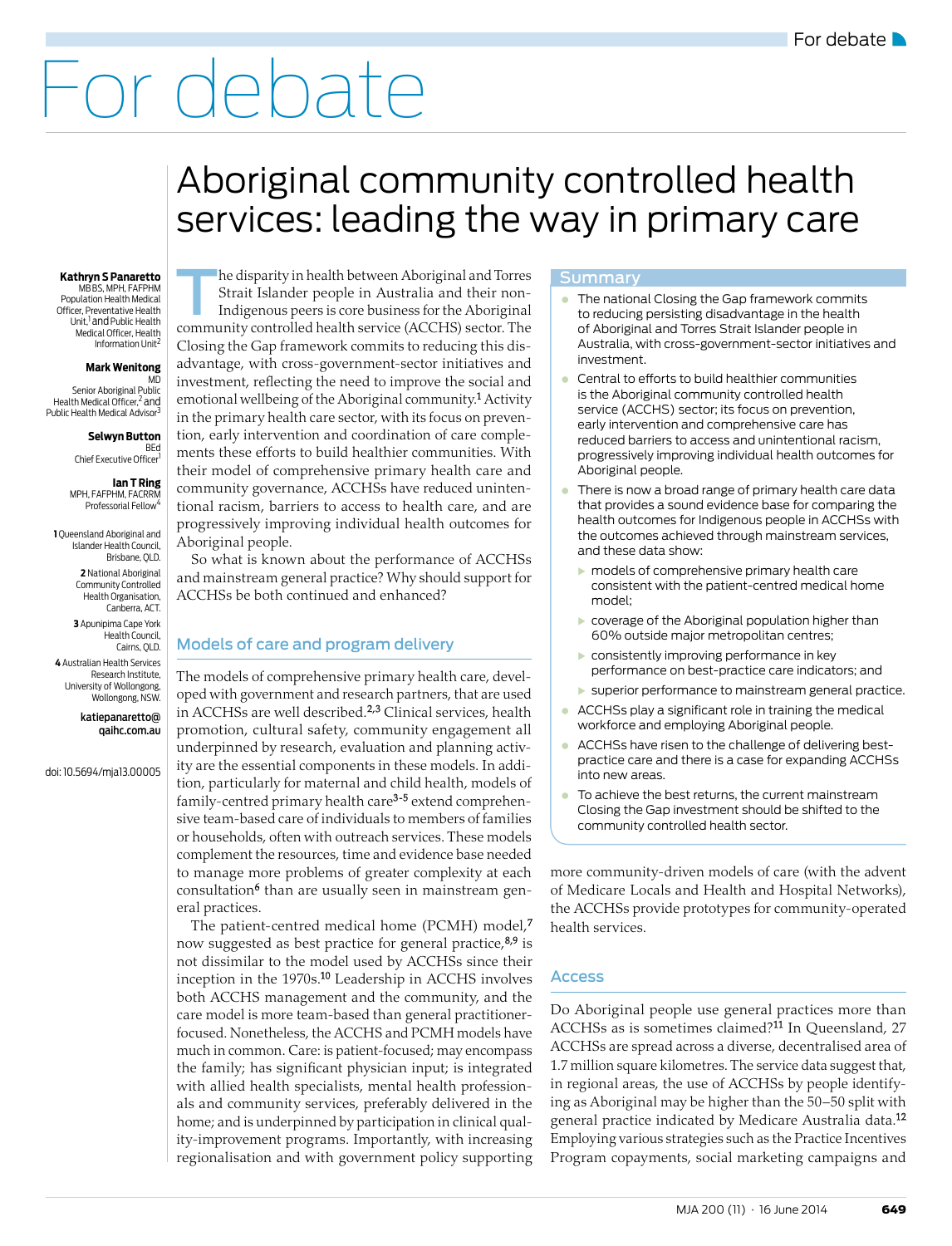

\* Services N and Q are shown with the values for all patients as a proportion of those within 30 minutes' drive truncated (actual values, 211% for N and 479% for Q). Service Q is also shown with the value for all patients as a percentage of the relevant Australian Bureau of Statistics population truncated.

targets set in a clinical quality-improvement (CQI) collaborative, ACCHSs in Queensland have been increasing their patient enrolments.

Based on Australian Bureau of Statistics-estimated catchment data for the Queensland services by local government areas or by drive time,<sup>13</sup> the number of Aboriginal patients making one visit in 2 years to these regional ACCHSs is higher than the resident Indigenous population (Box 1). For 11 of 17 services, over 60% of Aboriginal people living in their catchments within a 30-minute drive had visited in the 2 years to September 2012; for six of these ACCHSs, all classified Remoteness Area 2 or 3, the data suggest up to 100% of the Aboriginal population living within a 30-minute drive are using their services, with many patients travelling longer than 30 minutes. Coverage is lower in the large metropolitan centres, for example in Brisbane where three ACCHSs serve a population of 40 000.

Access to services is critical and, where ACCHSs exist, the community prefers to and does use them, $14$  suggesting that patterns of use reflect patchy supply.

#### Need

There are ongoing drivers of ill health among adult Aboriginal patients who use ACCHSs. In Queensland, 49% of adults remain current tobacco users, over 70% are overweight or obese, 25% have hypertension, and 18% have type 2 diabetes mellitus.<sup>15</sup> These problems must be tackled by individuals, families and the community. To effect change, health providers need well resourced allied health teams, preferably operating from their clinics, where people feel respected and are given assistance with transport.4 Sustaining programs run by the Tobacco and Health Life Style teams established in ACCHSs from 2010<sup>16</sup> will continue to support downward trends, for example, in tobacco use.

Traditional general practice is ill equipped to deal with ongoing problems in Aboriginal health and the necessary complex challenges in behaviour change.

#### Quality of care, evaluation and performance

The medical literature has many reports of well implemented research programs, often integrated with everyday care in ACCHSs, showing improved health outcomes. Sexual health,<sup>17</sup> maternal and child health,<sup>18</sup> smoking cessation<sup>19</sup> and cardiovascular programs<sup>20,21</sup> have been successfully run and monitored in ACCHSs. Recently ACCHSs have been building their capacity to collect and use health service data, enabling review of service delivery, performance tracking and monitoring of the health status of their patient cohorts.

Care delivered in ACCHSs for prevention and chronic disease management appears to be equal to if not better than that delivered by general practices. Queensland Aboriginal and Islander Health Council (QAIHC) data show good performance in risk factor monitoring and the management of hypertension and chronic disease.<sup>15</sup> Box 2 shows improving performance in completion of health assessments — a first step in prevention activity— over the past  $4$ years.22 The Torpedo study, a randomised controlled trial of the use of an electronic decision-support system measuring absolute cardiovascular risk, shows ACCHSs outperforming general practices in managing risk.21 Data collected in late 2011 show that the ACCHSs sites had significantly more patients at high risk being prescribed best-practice medications than the general practice sites at baseline, and this gap was sustained through the intervention period (Box 3).<sup>23</sup>





(formerly the Aboriginal and Torres Strait Islander health check).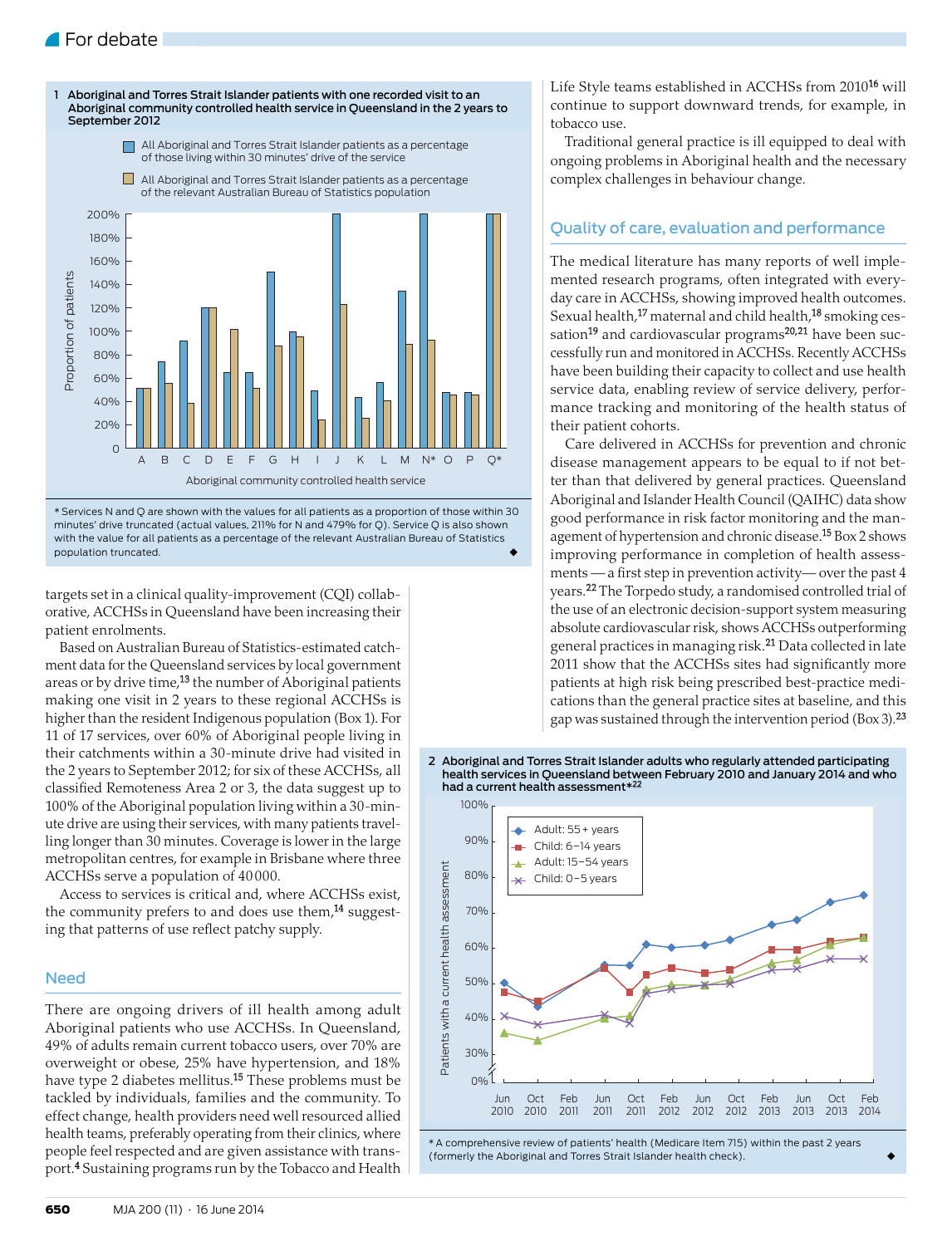

Data from the Australian Primary Care Collaboratives (APCC) program, often not published, can examine performance between ACCHSs and general practice clusters. Data for 2012, from Wave 2 of the APCC e-health program, show that ACCHSs in Queensland had more diagnoses coded (as opposed to use of free text) in medical histories and a higher proportion of medications on their current medication lists prescribed within the preceding 6 months than their general practice counterparts (Box 4). This pattern is similar to that reported for cardiac and diabetes care in 20113 and seen in recent years in the QAIHC Closing the Gap Collaborative, where ACCHSs were the higher performers in identification of risk factors and completion of health checks (K Panaretto, unpublished data). These data reflect the commitment to delivering evidenced-based care by clinical teams and the voluntary participation in clinical quality-improvement programs seen in ACCHSs, resulting in these services leading the primary health care sector in monitoring clinical performance.

#### Workforce and training

ACCHSs are significant employers of Indigenous people. In 2012, the 150 ACCHSs employed nearly 4000 people nationally. Of these, some 95% of health workers, 85% of drivers and 32% of allied health professionals (55% overall) identified as Aboriginal and/or Torres Strait Islander. The proportion of Indigenous doctors and nurses remains low (5% and 10%, respectively).24 The Leaders in Indigenous Medical Education (LIME) Network has recently signed an agreement with the National Aboriginal Community Controlled Health Organisation seeking to increase Aboriginal medical student placements in Indigenous primary health care settings with a view to increasing participation in and enhancing the effectiveness of the medical workforce. Similar initiatives are underway in nursing, including innovative programs that are graduating new cohorts of Indigenous midwives.25 In addition, the ACCHSs have always had a major role in Aboriginal health worker (AHW) training, and the introduction of national AHW registration will standardise the quality of this important component of the health workforce.<sup>26</sup> The services' ability to deal with the impact of social determinants and lower health literacy is due, in part, to ACCHSs being significant providers of Aboriginal employment and training.

#### The way forward

When challenged to deliver best-practice care, ACCHSs have risen to the task, assuming a rightful place in the broader Australian health system. Based on the evidence available, health care delivered by ACCHSs is of a high standard, compares favourably with mainstream services on key aspects of clinical care and warrants continued funding support. ACCHSs are committed to improving the health of their communities, leading the way with improved governance and use of data to ensure they deliver the best evidence-based services possible today. They are focused on delivering systematic patient-centred care and are embracing innovations in e-health, the personally controlled electronic health record and electronic prescribing, to promote continuity of care and coordination across ACCHSs and mainstream services.

In view of the possible cuts to funding to the ACCHSs sector with the rationalisation of Indigenous programs announced in the recent Budget, the data suggest that to enhance the quality of care and reach national targets requires:

• policy and funding support to provide additional ACCHSs in both regional and metropolitan areas, where there are currently large populations with poor access to comprehensive primary health care;



\* Unpublished data from Australian Primary Care Collaborative e-health program, Wave 2, 2012–13. † Proportion of total diagnoses in past medical history that are coded. ‡ Proportion of medications on the current medication list that have been prescribed in the past  $6$  months.  $\bullet$